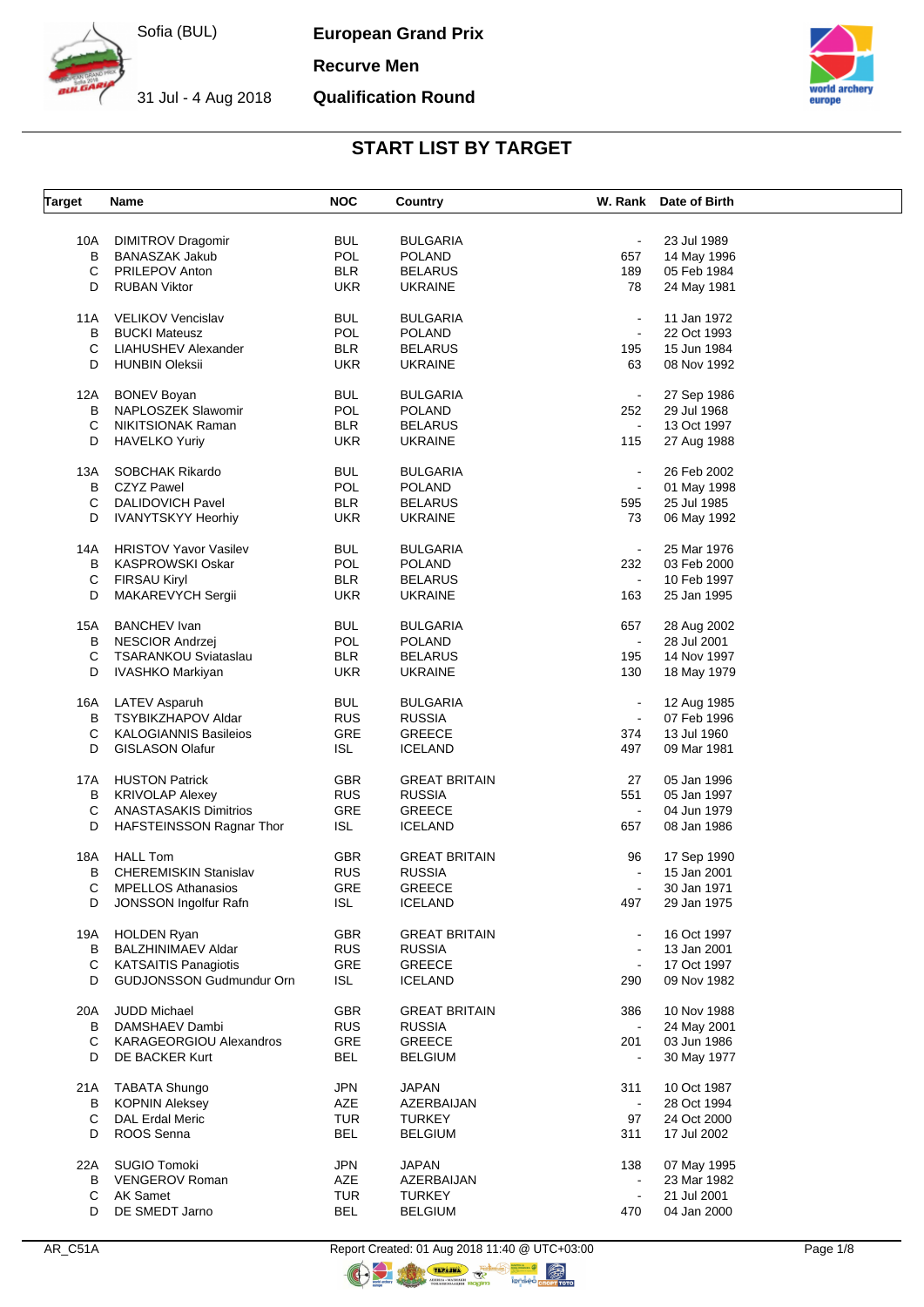**European Grand Prix**

**Recurve Men**

31 Jul - 4 Aug 2018 **Qualification Round**



#### **START LIST BY TARGET**

| <b>Target</b> | Name                         | <b>NOC</b> | Country                |                | W. Rank Date of Birth |  |
|---------------|------------------------------|------------|------------------------|----------------|-----------------------|--|
|               |                              |            |                        |                |                       |  |
| 23A           | <b>OONUKI Wataru</b>         | <b>JPN</b> | JAPAN                  | 123            | 26 Apr 1994           |  |
| В             | ALLAHVERDIYEV Fuad           | AZE        | AZERBAIJAN             |                | 09 Sep 2000           |  |
| С             | <b>GAZOZ Mete</b>            | <b>TUR</b> | <b>TURKEY</b>          | $\overline{7}$ | 08 Jun 1999           |  |
| D             | <b>ADRIAENSEN Ben</b>        | <b>BEL</b> | <b>BELGIUM</b>         | 68             | 15 May 1997           |  |
| 24A           | YAMAMOTO Masaya              | <b>JPN</b> | <b>JAPAN</b>           | 266            | 05 Sep 1996           |  |
| B             |                              |            |                        |                |                       |  |
|               | <b>FABER Florian</b>         | SUI        | SWITZERLAND            | 186            | 05 Oct 1997           |  |
| C             | <b>BOZLAR Fatih</b>          | <b>TUR</b> | <b>TURKEY</b>          | 94             | 14 May 1991           |  |
| D             | <b>KLEIN Luca</b>            | <b>LUX</b> | LUXEMBOURG             |                | 14 Jul 1998           |  |
| 25A           | HURBAN JR. Vladimir          | <b>SVK</b> | <b>SLOVAKIA</b>        | 255            | 14 Mar 1996           |  |
| В             | <b>CHOFFAT Valentin</b>      | SUI        | SWITZERLAND            | $\blacksquare$ | 21 Aug 2000           |  |
| С             | <b>STUEFER Lukas</b>         | AUT        | <b>AUSTRIA</b>         | 417            | 05 Oct 1995           |  |
| D             | <b>KLEIN Joe</b>             | <b>LUX</b> | LUXEMBOURG             | 280            | 08 May 2000           |  |
|               |                              |            |                        |                |                       |  |
| 26A           | FRANCU Ondrej                | <b>SVK</b> | <b>SLOVAKIA</b>        | $\blacksquare$ | 24 Jun 2000           |  |
| В             | <b>RUFER Thomas</b>          | SUI        | SWITZERLAND            | 374            | 01 Aug 1980           |  |
| С             | <b>GSTOETTNER Andreas</b>    | AUT        | <b>AUSTRIA</b>         | 36             | 31 Jul 1996           |  |
| D             | <b>KLEIN Pit</b>             | <b>LUX</b> | LUXEMBOURG             | 166            | 12 Sep 1996           |  |
|               |                              |            |                        |                |                       |  |
| 27A           | <b>SRDOS Viliam</b>          | <b>SVK</b> | <b>SLOVAKIA</b>        | $\sim$         | 31 Mar 2000           |  |
| в             | PKHAKADZE Lasha              | GEO        | <b>GEORGIA</b>         | 256            | 24 May 1994           |  |
| С             | <b>IRRASCH Dominik</b>       | AUT        | <b>AUSTRIA</b>         | 209            | 12 Apr 1996           |  |
| D             | <b>MATZKIN Guy</b>           | <b>ISR</b> | <b>ISRAEL</b>          | 500            | 01 Jan 1990           |  |
|               |                              |            |                        |                |                       |  |
| 28A           | <b>EBERMANN Erik</b>         | <b>CZE</b> | <b>CZECH REPUBLIC</b>  | $\blacksquare$ | 25 Jan 1989           |  |
| В             | MOSESHVILI Jaba              | GEO        | <b>GEORGIA</b>         | 374            | 01 Jan 1994           |  |
| С             | <b>IEPURI Ghenadi</b>        | ROU        | <b>ROMANIA</b>         | 169            | 01 Dec 1971           |  |
|               |                              |            |                        |                |                       |  |
| D             | <b>SHANNY Itay</b>           | <b>ISR</b> | <b>ISRAEL</b>          | 657            | 01 Sep 1998           |  |
| 29A           | <b>KRESALA Josef</b>         | <b>CZE</b> | <b>CZECH REPUBLIC</b>  | $\blacksquare$ | 23 Mar 2000           |  |
| В             | MESTVIRISHVILI Zurab         | GEO        | <b>GEORGIA</b>         | 182            | 29 Jul 1996           |  |
| С             | <b>MARCU Razvan</b>          | ROU        | <b>ROMANIA</b>         | 238            | 05 Jan 1991           |  |
| D             | RAVID Adi                    | <b>ISR</b> | <b>ISRAEL</b>          |                | 19 Jul 1967           |  |
|               |                              |            |                        |                |                       |  |
| 30A           | VOZECH Jan                   | <b>CZE</b> | <b>CZECH REPUBLIC</b>  | 417            | 07 Jan 1990           |  |
| В             | OLARU Dan                    | <b>MDA</b> | <b>MOLDOVA</b>         | 138            | 11 Nov 1996           |  |
| C             | DANILA Andrei                | <b>ROU</b> | <b>ROMANIA</b>         | 116            | 16 Jan 1994           |  |
| D             | <b>LAPSINS Eduards</b>       | LAT        | LATVIA                 | $\blacksquare$ | 06 May 1962           |  |
| 31A           | <b>VAES Damian</b>           | <b>NED</b> | NETHERLANDS            |                | 11 Aug 2001           |  |
| в             | <b>TROSTEANETCHI Alexei</b>  | <b>MDA</b> | <b>MOLDOVA</b>         | 247            | 29 Mar 2001           |  |
| С             | POGHOSYAN Levon              | ARM        | ARMENIA                | 595            | 25 Apr 2001           |  |
|               |                              |            |                        |                |                       |  |
| D             | <b>BLAZE Davis</b>           | LAT        | LATVIA                 |                | 02 Oct 2000           |  |
| 32A           | WILTHAGEN Jonah              | <b>NED</b> | NETHERLANDS            |                | 08 Nov 1999           |  |
| B             | <b>DINDA Stanislav</b>       | <b>MDA</b> | <b>MOLDOVA</b>         | $\blacksquare$ | 05 Sep 2001           |  |
| C             | <b>HAZARUMYAN Gevorg</b>     | ARM        | ARMENIA                | 595            | 17 Dec 1993           |  |
| D             | <b>APSITIS Janis</b>         | LAT        | LATVIA                 |                | 11 Oct 1982           |  |
|               |                              |            |                        |                |                       |  |
| 33A           | <b>BROEKSMA Gijs</b>         | <b>NED</b> | NETHERLANDS            | 291            | 10 Dec 1999           |  |
| B             | <b>REMAR Alen</b>            | CRO        | <b>CROATIA</b>         | 62             | 19 Aug 1999           |  |
| С             | SHAHNAZARYAN Vasil           | ARM        | ARMENIA                | 595            | 15 Nov 1992           |  |
| D             | <b>KRAMER Jannis</b>         | <b>GER</b> | <b>GERMANY</b>         |                | 17 Apr 1998           |  |
| 34A           | HASTHI Sander Thorbjornsen   | <b>NOR</b> | <b>NORWAY</b>          |                | 12 Jan 1999           |  |
|               |                              |            |                        |                |                       |  |
| В             | <b>MIHALIC Matija</b>        | CRO        | <b>CROATIA</b>         | 85             | 23 Jul 1995           |  |
| $\mathbf C$   | <b>BENÍTEZ Alejandro</b>     | <b>PAR</b> | PARAGUAY               | 203            | 08 Jun 2001           |  |
| D             | KOMISCHKE Konrad             | <b>GER</b> | <b>GERMANY</b>         |                | 09 Oct 1997           |  |
| 35A           | <b>HAGEN Paul Andre</b>      | NOR.       | <b>NORWAY</b>          | 133            | 26 May 1992           |  |
| В             | <b>ROTH Sander</b>           | NOR01      | SANDEFJORD BUESKYTTERE |                | 02 Jan 2000           |  |
| C             | STEFANOVIC Nikola            | <b>SRB</b> | <b>SERBIA</b>          | 162            | 18 Apr 1997           |  |
|               |                              |            |                        | $\blacksquare$ |                       |  |
| D             | <b>OIKONOMOU Athanassios</b> | GRE04      | <b>KASTOR</b>          |                | 11 Feb 1975           |  |

**ORIGINAL** 

C C THE THE R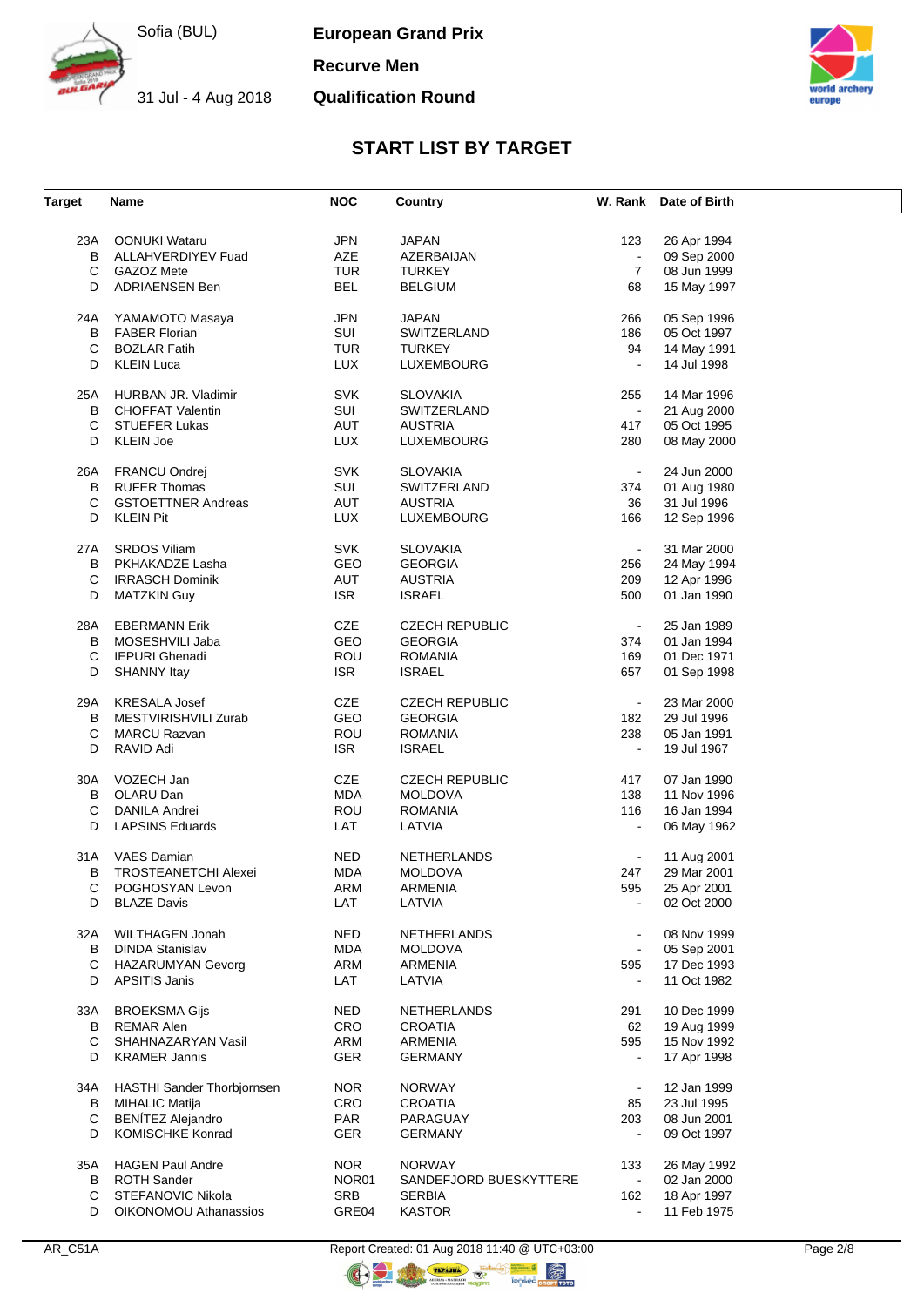31 Jul - 4 Aug 2018

**European Grand Prix**

**Recurve Men**

**Qualification Round**



## **START LIST BY TARGET**

| <b>Target</b> | <b>Name</b>                                             | <b>NOC</b>        | Country                            | W. Rank                  | Date of Birth              |
|---------------|---------------------------------------------------------|-------------------|------------------------------------|--------------------------|----------------------------|
|               |                                                         |                   |                                    |                          |                            |
| 36A           | <b>SOULE Quentin</b>                                    | FRA01             | ARC CLUB DE NIMES                  | $\overline{\phantom{a}}$ | 01 May 1997                |
| B             | <b>JEURISSEN Damiaan</b>                                | NED01             | ARC ROTTERDAM                      | 305                      | 05 Jan 1994                |
| С             | <b>TONELLI Amedeo</b>                                   | ITA.              | <b>ITALY</b>                       | 102                      | 04 Jun 1985                |
| D             | <b>BILLOUE Florian</b>                                  | FRA03             | <b>NICE</b>                        | 551                      | 11 Aug 1998                |
| 37A           | <b>THOMAS Antoine</b>                                   | FRA02             | <b>RIOM</b>                        | 84                       | 16 Apr 1994                |
| в             | <b>BATOR Sebastian</b>                                  | POL <sub>01</sub> | <b>STELLA KIELCE</b>               | 337                      | 15 Jun 1973                |
| С             | KIVILO Karl                                             | <b>EST</b>        | <b>ESTONIA</b>                     | $\sim$                   | 14 Feb 1999                |
| D             | MITOV Ivan                                              | BUL01             | <b>PHOENIX ARCHERY</b>             | $\sim$                   | 28 Dec 1977                |
| 38A<br>В      | <b>KARANESHEV Nikolay</b><br><b>THEMELIS Panagiotis</b> | BUL02<br>GRE01    | ROBIN HOOD<br><b>PANATHINAIKOS</b> | $\sim$                   | 07 Oct 1974<br>30 May 2000 |
| С             | <b>DELILLE Ferdinand</b>                                | FRA04             | DRAVEIL-SENARD                     | 460                      | 26 Aug 1996                |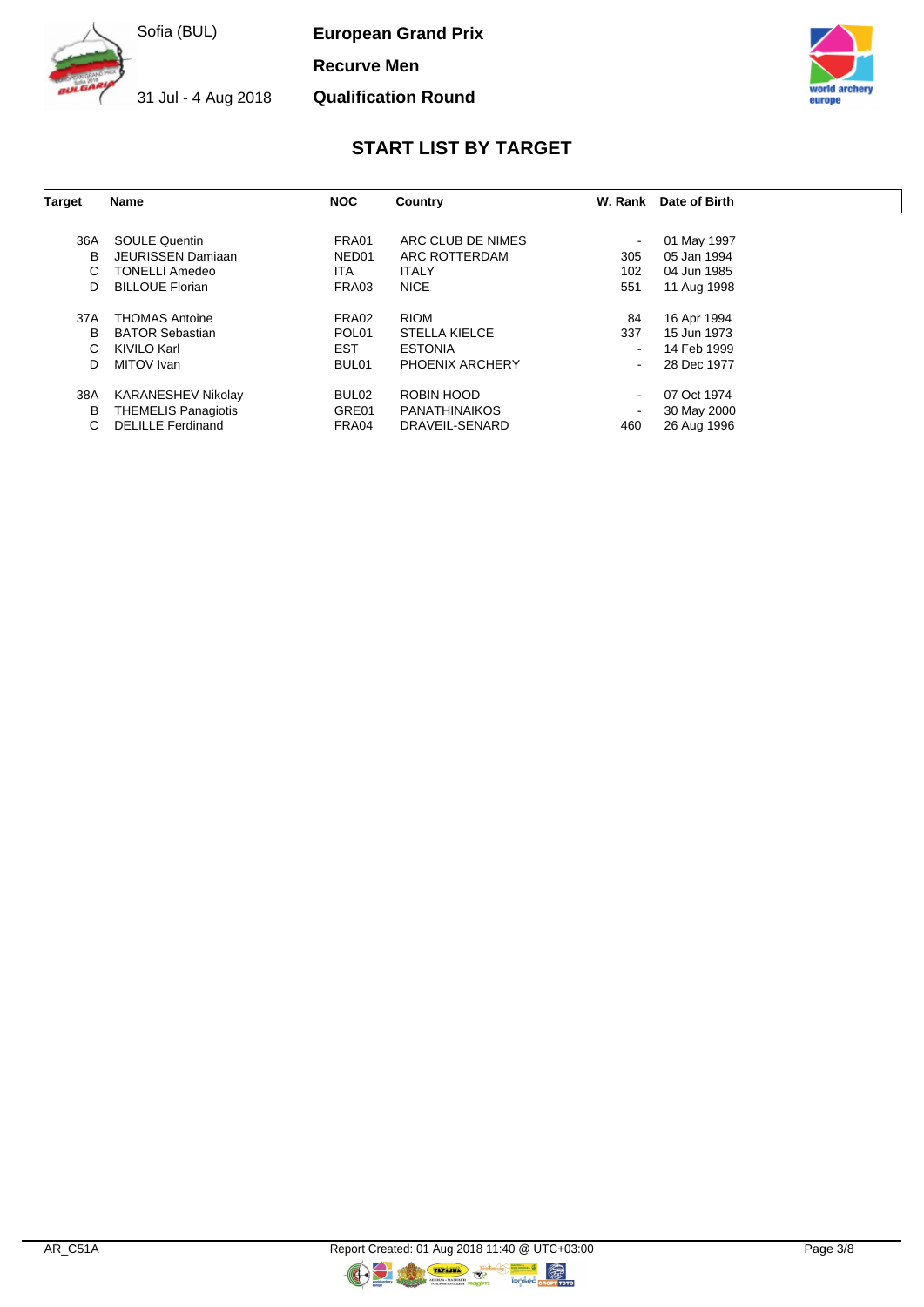**European Grand Prix**

**Recurve Women**

31 Jul - 4 Aug 2018 **Qualification Round**



## **START LIST BY TARGET**

| <b>Target</b> | Name                          | <b>NOC</b> | <b>Country</b>        |                | W. Rank Date of Birth |  |
|---------------|-------------------------------|------------|-----------------------|----------------|-----------------------|--|
|               |                               |            |                       |                |                       |  |
| 18A           | <b>FARASIEWICZ Karolina</b>   | POL        | <b>POLAND</b>         | 305            | 27 Sep 1996           |  |
| B             | MARUSAVA Hanna                | <b>BLR</b> | <b>BELARUS</b>        | 171            | 08 Jan 1978           |  |
| С             | PAVLOVA Anastasia             | <b>UKR</b> | <b>UKRAINE</b>        | 49             | 09 Feb 1995           |  |
| D             | <b>NURMSALU Laura</b>         | <b>EST</b> | <b>ESTONIA</b>        | 78             | 01 Jun 1994           |  |
|               |                               |            |                       |                |                       |  |
| 19A           | <b>GORAL Malgorzata</b>       | POL        | <b>POLAND</b>         | $\blacksquare$ | 02 Jan 1995           |  |
| B             | KAZLOUSKAYA Karyna            | <b>BLR</b> | <b>BELARUS</b>        | 273            | 18 Jul 2000           |  |
| С             | <b>MARCHENKO Veronika</b>     | <b>UKR</b> | <b>UKRAINE</b>        | 18             | 03 Apr 1993           |  |
| D             | <b>PARNAT Reena</b>           | <b>EST</b> | <b>ESTONIA</b>        | 87             | 01 Dec 1993           |  |
| 20A           | <b>BARAKONSKA Milena</b>      | POL        | <b>POLAND</b>         | 340            | 12 May 1992           |  |
|               |                               |            | <b>BELARUS</b>        |                |                       |  |
| B             | DZIOMINSKAYA Karyna           | <b>BLR</b> |                       | 206            | 25 Aug 1994           |  |
| С             | PAVLICHENKO Daria             | <b>UKR</b> | <b>UKRAINE</b>        | 126            | 20 Nov 1992           |  |
| D             | <b>LILIENTHAL Triinu</b>      | <b>EST</b> | <b>ESTONIA</b>        |                | 10 Aug 2000           |  |
| 21A           | LIPIARSKA-PALKA Karina        | <b>POL</b> | <b>POLAND</b>         | 119            | 16 Feb 1987           |  |
| В             | ATROSHCHANKA Yanina           | <b>BLR</b> | <b>BELARUS</b>        | $\blacksquare$ | 24 Jun 1995           |  |
| С             | KHOCHYNA Iryna                | <b>UKR</b> | <b>UKRAINE</b>        | 206            | 02 Aug 1994           |  |
| D             | POLLUMAE Alexandra            | <b>EST</b> | <b>ESTONIA</b>        | 217            | 06 Mar 2000           |  |
|               |                               |            |                       |                |                       |  |
| 22A           | NAPLOSZEK Kamila              | POL        | <b>POLAND</b>         | 179            | 26 May 1999           |  |
| в             | MYLCHENKO Nina                | <b>BLR</b> | <b>BELARUS</b>        | $\blacksquare$ | 25 Jan 1990           |  |
| С             | SOKOLENKO Kateryna            | <b>UKR</b> | <b>UKRAINE</b>        | 149            | 16 Jul 1989           |  |
| D             | MATSUMOTO Ayane               | <b>JPN</b> | JAPAN                 | 305            | 18 Feb 1995           |  |
|               |                               |            |                       |                |                       |  |
| 23A           | SMIALKOWSKA Magdalena         | <b>POL</b> | <b>POLAND</b>         | 289            | 17 Dec 1997           |  |
| В             | GASIMOVA Ozay                 | AZE        | AZERBAIJAN            | 243            | 02 May 2000           |  |
| С             | RODIONOVA Polina              | <b>UKR</b> | <b>UKRAINE</b>        | 149            | 14 Mar 1994           |  |
| D             | <b>OHASHI Tomoka</b>          | <b>JPN</b> | JAPAN                 | 215            | 09 Jul 1999           |  |
|               |                               |            |                       |                |                       |  |
| 24A           | <b>SATIR Selin</b>            | TUR        | <b>TURKEY</b>         | $\blacksquare$ | 03 Dec 2003           |  |
| В             | SIMONOVA Svetlana             | AZE        | AZERBAIJAN            | 396            | 02 Feb 1987           |  |
| С             | <b>BUDAZHAPOVA Tuiana</b>     | <b>RUS</b> | <b>RUSSIA</b>         | $\blacksquare$ | 15 Aug 2002           |  |
| D             | HAYASHI Yuki                  | <b>JPN</b> | JAPAN                 | 94             | 02 Oct 1984           |  |
| 25A           |                               | <b>TUR</b> | <b>TURKEY</b>         | 62             | 18 Mar 1994           |  |
|               | <b>AKTUNA Aybuke</b>          |            |                       |                |                       |  |
| В             | ZAMANOVA Nazrin               | AZE        | AZERBAIJAN            |                | 17 Sep 2002           |  |
| С             | ZOTOVA Maria                  | <b>RUS</b> | <b>RUSSIA</b>         |                | 04 Feb 2000           |  |
| D             | HAYAKAWA Ren                  | <b>JPN</b> | JAPAN                 | 31             | 24 Aug 1987           |  |
| 26A           | ANAGOZ Yasemin                | TUR.       | <b>TURKEY</b>         | 32             | 14 Oct 1998           |  |
| В             | RAMAZANOVA Yaylagul           | AZE        | AZERBAIJAN            | 268            | 18 Jan 1990           |  |
| С             | <b>GOMBOEVA Svetlana</b>      | <b>RUS</b> | <b>RUSSIA</b>         | 273            | 08 Jun 1998           |  |
| D             | <b>MIKLOS Beatrice</b>        | <b>ROU</b> | <b>ROMANIA</b>        | 445            | 11 Jun 2003           |  |
|               |                               |            |                       |                |                       |  |
| 27A           | <b>COSKUN Gulnaz</b>          | TUR        | <b>TURKEY</b>         | 72             | 25 Aug 1999           |  |
| B             | NAIDENOVA Marina              | <b>BUL</b> | <b>BULGARIA</b>       |                | 08 Aug 1994           |  |
| С             | KHARITONOVA Viktoria          | <b>RUS</b> | <b>RUSSIA</b>         | 499            | 30 Nov 2001           |  |
| D             | <b>FECIORU Ilinca Andreea</b> | <b>ROU</b> | <b>ROMANIA</b>        | 499            | 19 Jul 2002           |  |
|               |                               |            |                       |                |                       |  |
| 28A           | <b>ESEBUA Kristine</b>        | GEO        | <b>GEORGIA</b>        | 36             | 19 Mar 1985           |  |
| В             | DANAILOVA Dobromira           | <b>BUL</b> | <b>BULGARIA</b>       | $\blacksquare$ | 24 Oct 1995           |  |
| C             | <b>VISSER Sietske</b>         | <b>NED</b> | <b>NETHERLANDS</b>    | 305            | 31 May 1992           |  |
| D             | <b>BOROS Luminita</b>         | <b>ROU</b> | <b>ROMANIA</b>        | 254            | 22 Jan 1988           |  |
| 29A           | NARIMANIDZE Khatuna           | GEO        | <b>GEORGIA</b>        | 27             | 02 Feb 1974           |  |
| В             | <b>IVANOVA Teodora</b>        | <b>BUL</b> | <b>BULGARIA</b>       |                | 05 Aug 2001           |  |
|               |                               |            |                       |                |                       |  |
| C             | <b>DEDEN</b> Esther           | <b>NED</b> | NETHERLANDS           | 144            | 01 Jul 1994           |  |
| D             | <b>DUNNIGHAN Kate</b>         | GBR        | <b>GREAT BRITAIN</b>  | 351            | 28 Nov 1994           |  |
| 30A           | PHUTKARADZE Tsiko             | GEO        | <b>GEORGIA</b>        | 106            | 01 Jun 1996           |  |
| B             | PICHONNAZ Maxine              | SUI        | SWITZERLAND           | $\sim$         | 13 Jul 2000           |  |
| С             | <b>BAYARDO Gabriela</b>       | <b>NED</b> | <b>NETHERLANDS</b>    | 45             | 18 Feb 1994           |  |
| D             | DAVIS Emma                    | GBR02      | UNIVERSITY OF WARWICK |                | 21 Mar 1992           |  |
|               |                               |            |                       |                |                       |  |

AR\_C51A Report Created: 01 Aug 2018 11:40 @ UTC+03:00 Page 4/8 TERESTA

 $\circledR$  nopy to to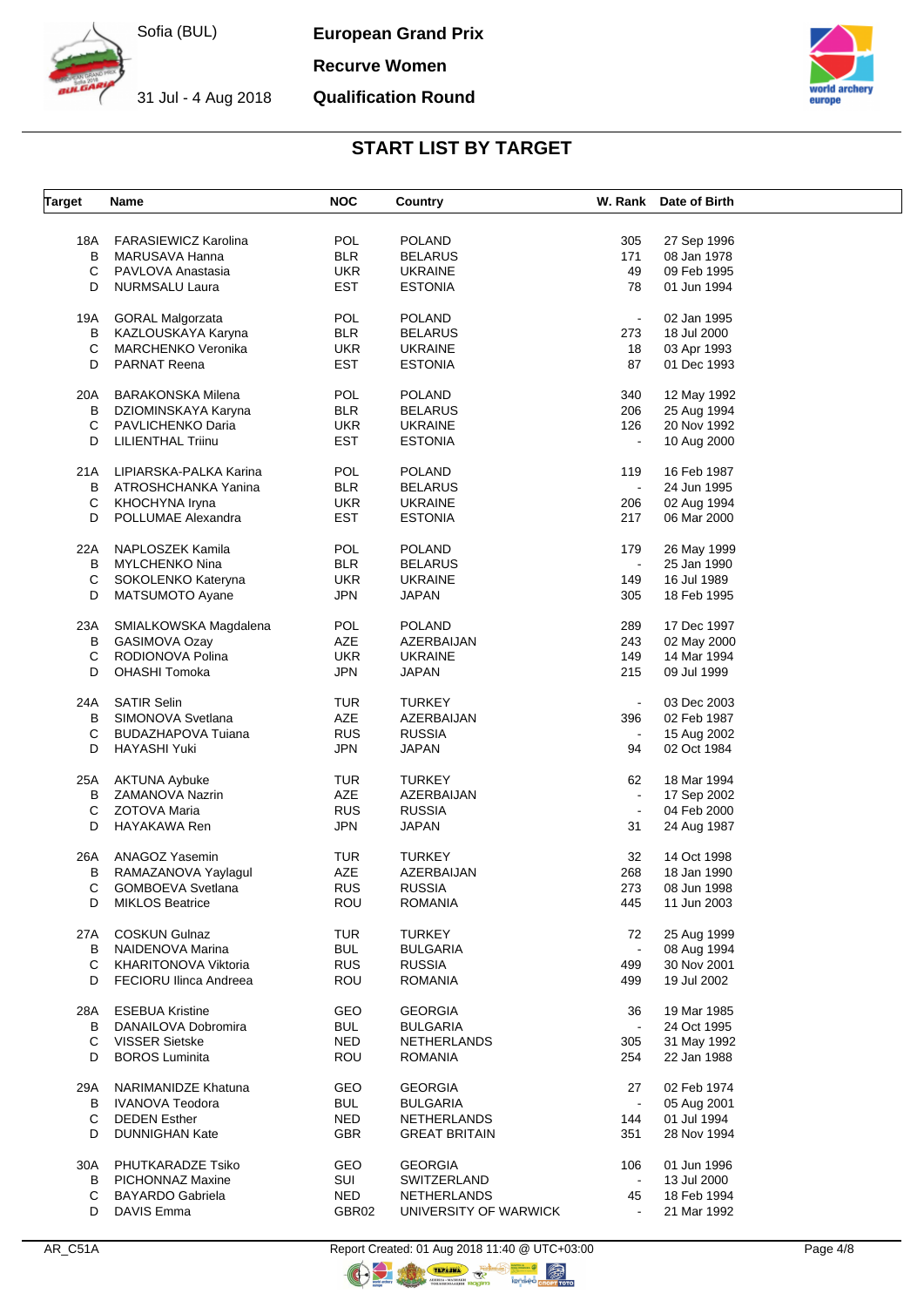31 Jul - 4 Aug 2018

**European Grand Prix**

**Recurve Women**

**Qualification Round**



## **START LIST BY TARGET**

| Target | <b>Name</b>                   | <b>NOC</b>        | Country                     |                | W. Rank Date of Birth |
|--------|-------------------------------|-------------------|-----------------------------|----------------|-----------------------|
|        |                               |                   |                             |                |                       |
| 31A    | <b>TSIAKA Christiana</b>      | GRE01             | <b>PANATHINAIKOS</b>        | $\blacksquare$ | 21 Apr 1978           |
| B      | <b>FUSEK Olga</b>             | SUI               | <b>SWITZERLAND</b>          | 396            | 28 Nov 1998           |
| C      | <b>BARANKOVA Denisa</b>       | <b>SVK</b>        | <b>SLOVAKIA</b>             |                | 07 Sep 2001           |
| D      | <b>LARKINS Yulia</b>          | GBR03             | <b>CMO BOUMEN</b>           |                | 25 Oct 1982           |
| 32A    | LIOUTA Stavroula              | GRE01             | <b>PANATHINAIKOS</b>        | $\blacksquare$ | 30 May 1972           |
| B      | <b>DE GIULI Valentine</b>     | SUI               | SWITZERLAND                 | 146            | 02 Oct 1990           |
| C      | LONGOVA Alexandra             | <b>SVK</b>        | <b>SLOVAKIA</b>             | 32             | 07 Feb 1994           |
| D      | <b>KREICBERGA Anete</b>       | <b>LAT</b>        | LATVIA                      | 357            | 17 Sep 1992           |
| 33A    | SKARTSIARI Evgenia            | GRE01             | <b>PANATHINAIKOS</b>        | $\sim$         | 11 Mar 1981           |
| B      | <b>GATCO Milena</b>           | <b>MDA</b>        | <b>MOLDOVA</b>              | 197            | 08 Jan 2001           |
| С      | <b>BOTTINELLI Gajane</b>      | <b>FIN</b>        | <b>FINLAND</b>              | $\blacksquare$ | 20 May 1982           |
| D      | MATVEJEVA Rimma               | <b>LAT</b>        | LATVIA                      |                | 17 Dec 1973           |
| 34A    | <b>FEVANG MARZOUK Laila</b>   | NOR01             | SANDEFJORD BUESKYTTERE      |                | 26 Oct 1993           |
| B      | VASILEVA Radka                | BUL02             | ROBIN HOOD                  |                | 15 Dec 1984           |
| D      | <b>MARONITI Styliani</b>      | GRE02             | <b>TETRAPTERYLLIS</b>       |                | 07 Oct 1979           |
| 35A    | <b>RIESS Nina</b>             | AUT               | <b>AUSTRIA</b>              | 145            | 15 Feb 1971           |
| B      | <b>TIPPING Rebekah</b>        | GBR01             | UNIVERSITY OF BIRMINGHAM    | 351            | 20 Dec 1992           |
| C      | <b>TETSMANN Maris</b>         | EST <sub>02</sub> | <b>TURI VIBUKOOL</b>        | 445            | 04 Aug 1998           |
| D      | ANASTASIADI Styliani-Antigoni | <b>GRE</b>        | <b>GREECE</b>               |                | 19 Dec 1998           |
| 36B    | <b>KOVACIC Tihana</b>         | <b>CRO</b>        | <b>CROATIA</b>              | 351            | 12 Nov 2002           |
| C      | <b>GRAPOVA Klara</b>          | CZE               | <b>CZECH REPUBLIC</b>       | $\bullet$      | 12 May 2000           |
| D      | <b>SARTORI</b> Guendalina     | ITA               | <b>ITALY</b>                | 132            | 08 Aug 1988           |
|        |                               |                   |                             |                |                       |
| 37A    | SAGOO Jaspreet Kaur Jessica   | <b>GBR</b>        | <b>GREAT BRITAIN</b>        | 334            | 16 Jan 1996           |
| B      | <b>DAXBOCK Astrid</b>         | <b>ISL</b>        | <b>ICELAND</b>              | 188            | 30 Jul 1980           |
| C      | <b>VAN DIJCK Claire</b>       | NED <sub>02</sub> | DE ZWARTMIKKERS MIDDELBEERS | 396            | 14 Jun 1993           |
| 38A    | <b>ROYER Manon</b>            | FRA01             | ARC CLUB DE NIMES           |                | 12 Jun 1999           |
| B      | <b>PEET Kristel</b>           | EST01             | PARNU VIBUKLUBI MEELIS      |                | 28 Feb 1999           |
| C      | <b>KUSHNIRUK Olena</b>        | <b>BEL</b>        | <b>BELGIUM</b>              |                | 29 Mar 1988           |

 $\circledR$ <sub>noPT roro</sub>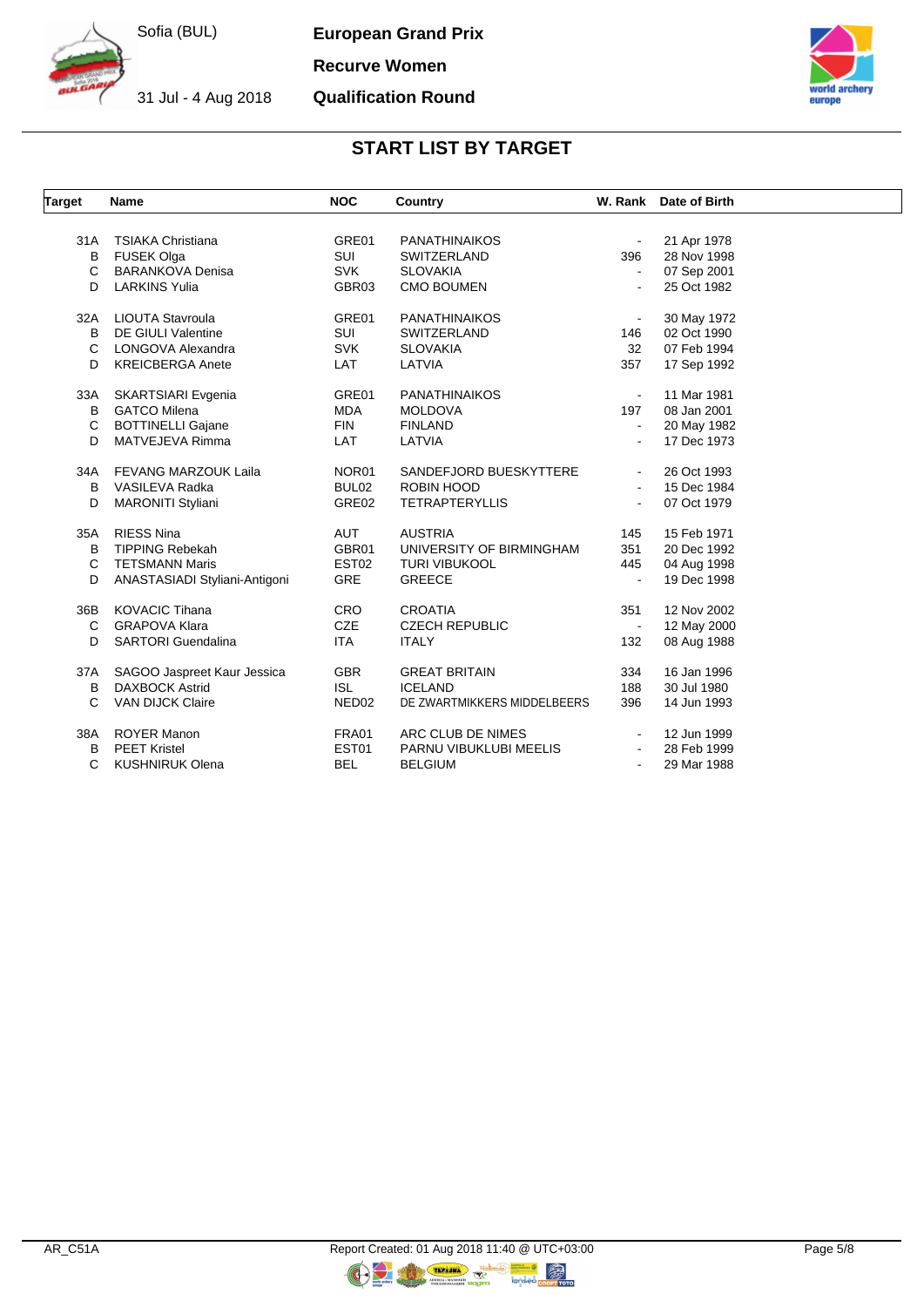31 Jul - 4 Aug 2018

**European Grand Prix**

**Compound Men**

## **Qualification Round**



# **START LIST BY TARGET**

| <b>Target</b> | Name                          | <b>NOC</b>        | Country                        |                | W. Rank Date of Birth |
|---------------|-------------------------------|-------------------|--------------------------------|----------------|-----------------------|
|               |                               |                   |                                |                |                       |
| 1A            | <b>ACHILIE Ovidiu</b>         | <b>ROU</b>        | <b>ROMANIA</b>                 | 89             | 11 Jun 1974           |
| B             | <b>VUCHKOV Dobromir</b>       | <b>BUL</b>        | <b>BULGARIA</b>                | $\sim$         | 30 Jul 1965           |
| C             | <b>BASHKIREV Alexey</b>       | <b>RUS</b>        | <b>RUSSIA</b>                  | 201            | 08 Jun 1971           |
| D             | <b>SZELAG Filip</b>           | POL               | <b>POLAND</b>                  | 223            | 09 Feb 1999           |
|               |                               |                   |                                |                |                       |
| 2A            | <b>DUMITRASCU Gerard</b>      | ROU               | <b>ROMANIA</b>                 | 137            | 25 Jan 1975           |
| В             | <b>BALDJIEV Zdravko</b>       | <b>BUL</b>        | <b>BULGARIA</b>                |                | 24 Feb 1988           |
| C             | <b>KANISKIN Ivan</b>          | <b>RUS</b>        | <b>RUSSIA</b>                  | $\blacksquare$ | 11 Apr 1997           |
| D             | <b>GOMOLISZEK Michal</b>      | POL               | <b>POLAND</b>                  | 362            | 07 Oct 1992           |
|               |                               |                   |                                |                |                       |
| ЗA            | <b>VLAD Marius</b>            | <b>ROU</b>        | <b>ROMANIA</b>                 | 154            | 06 Mar 1969           |
| B             | <b>BORISOV Milen</b>          | <b>BUL</b>        | <b>BULGARIA</b>                | $\mathbf{v}$   | 03 Jul 1977           |
| C             | DAMBAEV Alexander             | <b>RUS</b>        | <b>RUSSIA</b>                  | 31             | 16 Jun 1989           |
| D             | PRZYBYLSKI Lukasz             | POL               | <b>POLAND</b>                  | 54             | 24 Apr 1994           |
|               |                               |                   |                                |                |                       |
| 4Α            | PUSCA Gigi                    | ROU               | <b>ROMANIA</b>                 |                | 05 May 1975           |
| В             | <b>PETROV Viktor</b>          | <b>BUL</b>        | <b>BULGARIA</b>                | 362            | 11 Jun 1972           |
| С             | <b>SEGIN Denis</b>            | <b>RUS</b>        | <b>RUSSIA</b>                  | $\blacksquare$ | 01 Jun 1990           |
| D             | HOVIADOVSKYI Roman            | <b>UKR</b>        | <b>UKRAINE</b>                 | 326            | 05 Sep 1996           |
|               |                               |                   |                                |                |                       |
| 5A            | <b>BOGGIATTO Alex</b>         | ITA.              | ITALY                          | $\blacksquare$ | 08 Jul 1999           |
| в             | <b>HOCEVAR Arnaud</b>         | <b>LUX</b>        | LUXEMBOURG                     | $\blacksquare$ | 30 Apr 1986           |
| C             | GORCZYCA Krzysztof            | POL <sub>02</sub> | OSRODEK SPORTOW LUCZNICZYCH ST | 461            | 01 Jan 1967           |
| D             | <b>KOVAL Serhiy</b>           | <b>UKR</b>        | <b>UKRAINE</b>                 | $\blacksquare$ | 27 Nov 1977           |
|               |                               |                   |                                |                |                       |
| 6A            | LODETTI Alessandro            | ITA.              | <b>ITALY</b>                   | 376            | 03 Aug 1982           |
| В             | <b>SEYWERT Gilles</b>         | <b>LUX</b>        | LUXEMBOURG                     | 254            | 28 Jan 1984           |
| С             | <b>TERLEGA Tomasz</b>         | POL <sub>02</sub> | OSRODEK SPORTOW LUCZNICZYCH ST | 461            | 04 Apr 1970           |
| D             | PIVEN Oleg                    | UKR.              | <b>UKRAINE</b>                 | 376            | 24 Apr 1994           |
|               |                               |                   |                                |                |                       |
| 7A            | <b>MIOR Viviano</b>           | ITA.              | ITALY                          | 90             | 03 Apr 1997           |
| в             | <b>BEGA Timo</b>              | <b>LUX</b>        | LUXEMBOURG                     | 225            | 14 Nov 1998           |
| D             | <b>POELMANS Niels</b>         | <b>BEL</b>        | <b>BELGIUM</b>                 | 345            | 19 Jul 1998           |
|               |                               |                   |                                |                |                       |
| 8A            | <b>KOSTOPOULOS Athanasios</b> | GRE               | <b>GREECE</b>                  | 311            | 11 Sep 1970           |
| B             | <b>JAATMA Robin</b>           | <b>EST</b>        | <b>ESTONIA</b>                 | 376            | 05 Mar 2001           |
| С             | <b>CAGIRAN Evren</b>          | <b>TUR</b>        | <b>TURKEY</b>                  | 25             | 14 Feb 1993           |
| D             | <b>BUNTINX Tim</b>            | <b>BEL</b>        | <b>BELGIUM</b>                 | 345            | 21 Nov 1988           |
|               |                               |                   |                                |                |                       |
| 9A            | <b>KROAZIE Kyriakos</b>       | <b>GRE</b>        | <b>GREECE</b>                  | 430            | 04 May 1973           |
| В             | <b>AAS Artur</b>              | EST               | <b>ESTONIA</b>                 | $\blacksquare$ | 06 Apr 2000           |
| С             | YAKALI Samet Can              | TUR               | TURKEY                         | 38             | 28 Sep 1996           |
| D             | ACKX Enzo                     | <b>BEL</b>        | <b>BELGIUM</b>                 | 184            | 24 Jul 1990           |
|               |                               |                   |                                |                |                       |
| 10A           | KOUKOUZELIS Andreas           | GRE               | GREECE                         |                | 16 Jul 1996           |
| В             | <b>GENOV Vasil</b>            | BUL03             | <b>GABARIT</b>                 |                | 29 Jul 1988           |
| C             | <b>ELMAAGACLI Demir</b>       | <b>TUR</b>        | <b>TURKEY</b>                  | 5              | 04 Nov 1990           |
| D             | <b>ISNES Trym</b>             | <b>NOR</b>        | <b>NORWAY</b>                  |                | 10 Oct 2000           |
|               |                               |                   |                                |                |                       |
| 11A           | <b>HALACHEV Vladimir</b>      | BUL06             | <b>BELITE AKULI</b>            |                | 26 Apr 1975           |
| В             | <b>BOYADZHIEV Georgi</b>      | BUL03             | <b>GABARIT</b>                 |                | 23 Sep 1993           |
| C             | <b>BURRI Kevin</b>            | <b>SUI</b>        | SWITZERLAND                    | 150            | 08 Mar 1991           |
| D             | <b>HAUGSETH Mads</b>          | <b>NOR</b>        | <b>NORWAY</b>                  | 45             | 02 Mar 1995           |
|               |                               |                   |                                |                |                       |
| 12A           | <b>GROZEV Danail</b>          | BUL06             | <b>BELITE AKULI</b>            | $\blacksquare$ | 01 Aug 1971           |
| В             | <b>BUZEK Vladimir</b>         | <b>SVK</b>        | <b>SLOVAKIA</b>                | 123            | 11 May 1978           |
| С             | <b>HOFER Patrizio</b>         | SUI               | SWITZERLAND                    | 192            | 02 Apr 1980           |
| D             | <b>WIENER Nico</b>            | AUT               | <b>AUSTRIA</b>                 | 34             | 15 Mar 1997           |
|               |                               |                   |                                |                |                       |
| 13B           | <b>BOSANSKY Jozef</b>         | <b>SVK</b>        | <b>SLOVAKIA</b>                | 80             | 14 May 1976           |
| C             | <b>DOBREV Daniel</b>          | BUL04             | <b>DJAMBO</b>                  |                | 16 Oct 2000           |
| D             | <b>FOUNTZOULAS Georgios</b>   | GRE01             | <b>PANATHINAIKOS</b>           | $\blacksquare$ | 02 Apr 1981           |
|               |                               |                   |                                |                |                       |

**ORIGINAL** 

 $\bigcirc$   $\bigcirc$   $\bigcirc$   $\bigcirc$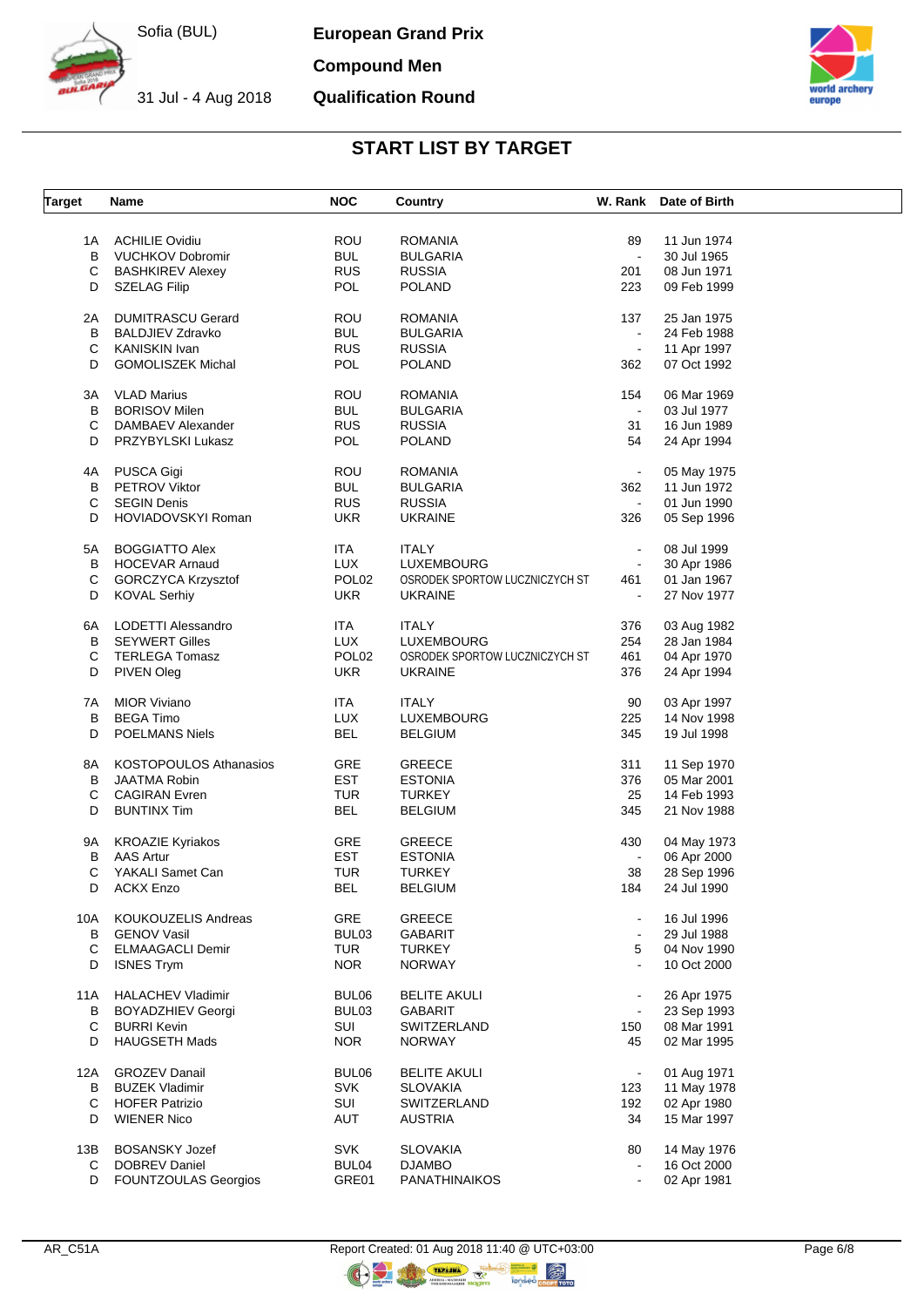**European Grand Prix**

**Compound Men**

31 Jul - 4 Aug 2018

**Qualification Round**



## **START LIST BY TARGET**

| <b>Target</b> | <b>Name</b>                     | <b>NOC</b> | Country               | W. Rank | Date of Birth |  |
|---------------|---------------------------------|------------|-----------------------|---------|---------------|--|
|               |                                 |            |                       |         |               |  |
| 14A           | AVDZHIEV Radostin               | BUL05      | <b>HUNI</b>           | $\sim$  | 14 Feb 1963   |  |
| В             | MELESKEVICS Sergej              | LAT        | LATVIA                | $\sim$  | 21 May 1994   |  |
|               | <b>BEHAR Kfir</b>               | <b>ISR</b> | <b>ISRAEL</b>         | $\sim$  | 26 Jun 1985   |  |
| D             | <b>VANEK Martin</b>             | <b>CZE</b> | <b>CZECH REPUBLIC</b> | 168     | 26 Oct 1987   |  |
| 15A           | <b>DIMITRIADIS Diomidis</b>     | <b>CYP</b> | <b>CYPRUS</b>         | 225     | 02 Jun 1987   |  |
| в             | <b>GUDJONSSON Gudmundur Orn</b> | <b>ISL</b> | <b>ICELAND</b>        | 156     | 09 Nov 1982   |  |
|               | <b>ZIKIC Stefan</b>             | <b>SRB</b> | <b>SERBIA</b>         | 223     | 10 Feb 1995   |  |

**ORIGINAL**